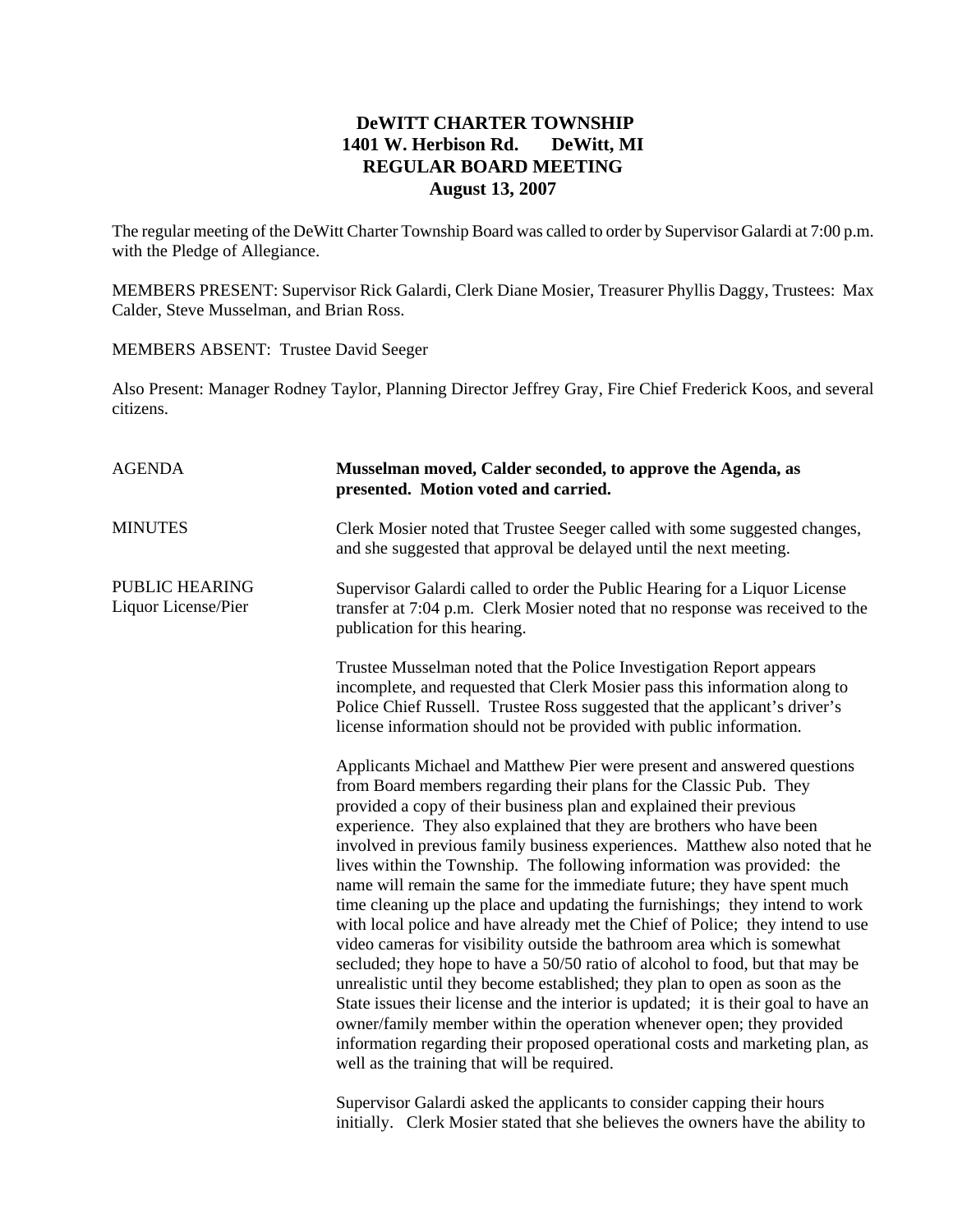| <b>Twp Board Minutes</b><br>August 13, 2007 | set the tone for the type of business that will exist based on the example they<br>exhibit.                                                                                                                                                                                                                                                                                                                                                                                                                                               |
|---------------------------------------------|-------------------------------------------------------------------------------------------------------------------------------------------------------------------------------------------------------------------------------------------------------------------------------------------------------------------------------------------------------------------------------------------------------------------------------------------------------------------------------------------------------------------------------------------|
|                                             | Mosier moved, Musselman seconded, to close the Public Hearing at 7:34<br>p.m. Motion voted and carried.                                                                                                                                                                                                                                                                                                                                                                                                                                   |
| Resolution 070807<br>Pier Liquor License    | Musselman moved, Ross seconded, to adopt Resolution 070807,<br>recommending approval of the request from Pier Brothers LLC,<br>requesting to transfer ownership escrowed 2006 Class C licensed<br>business, with dance-entertainment permit, from D. M. Smith Inc.,<br>located at 16219 US 27, Lansing Michigan, 48906, DeWitt Township,<br><b>Clinton County.</b>                                                                                                                                                                        |
|                                             | AYES: Ross, Calder, Daggy, Mosier, Galardi, Musselman<br><b>NAYS: None</b><br><b>Motion carried.</b>                                                                                                                                                                                                                                                                                                                                                                                                                                      |
| <b>PRESENTATIONS</b>                        | David Brown and Loretta Spinrad spoke representing the Clinton County<br>Economic Alliance, their two year organizational efforts to date, and their<br>fundraising mission to raise \$750,000 (over three years) for the operation of<br>an economic development organization within Clinton County focused on<br>business retention, recruitment, and entrepreneurship. It was noted that with<br>other regional efforts focused on economic development, Clinton County<br>needs to have a person representing our County's interests. |
|                                             | Clerk Mosier questioned how the private sector fundraising is progressing.<br>David Brown explained that the group is really just beginning the private<br>sector campaign. He noted that with the County's commitment of \$150,000,<br>the public sector is obviously ahead on the fundraising schedule.                                                                                                                                                                                                                                 |
|                                             | There was a lengthy discussion regarding the Township's desire to partner<br>with other Clinton County entities to ensure the success of this effort. It was<br>also noted that the headquarters for the effort, or office space, is located in the<br>Northway Plaza in DeWitt Township.                                                                                                                                                                                                                                                 |
|                                             | Supervisor Galardi indicated that he would like to see the Township commit<br>more than the proposed amount of is \$10,000 each year for three years. He<br>requested that the Manager consider the possibility of budgeting additional<br>funds as he proceeds with compiling the 2008 budget.                                                                                                                                                                                                                                           |
|                                             | The Board commended all involved for their dedication to achieving this<br>important regional effort.                                                                                                                                                                                                                                                                                                                                                                                                                                     |
|                                             | Mosier moved, Musselman seconded, that the Township commit to<br>entering into a contract for services with the Clinton County Economic<br>Alliance, for a specified dollar amount not to be less than \$30,000<br>(\$10,000 per year for three years), said contract to be finalized, approved<br>by the Township Board, and executed, within 60 days. Motion voted and<br>carried.                                                                                                                                                      |
|                                             | The Board recessed the meeting briefly to see a demonstration of the Mobile<br>Fire Training Unit and then reconvened the Regular Meeting.                                                                                                                                                                                                                                                                                                                                                                                                |
| CORRESPONDENCE                              | Correspondence included the following: a notice from Comcast regarding<br>programming changes; Consumers Energy Summer Newsletter; Legislative<br>Update from Congressman Rogers; letters regarding the Meadows Celebration                                                                                                                                                                                                                                                                                                               |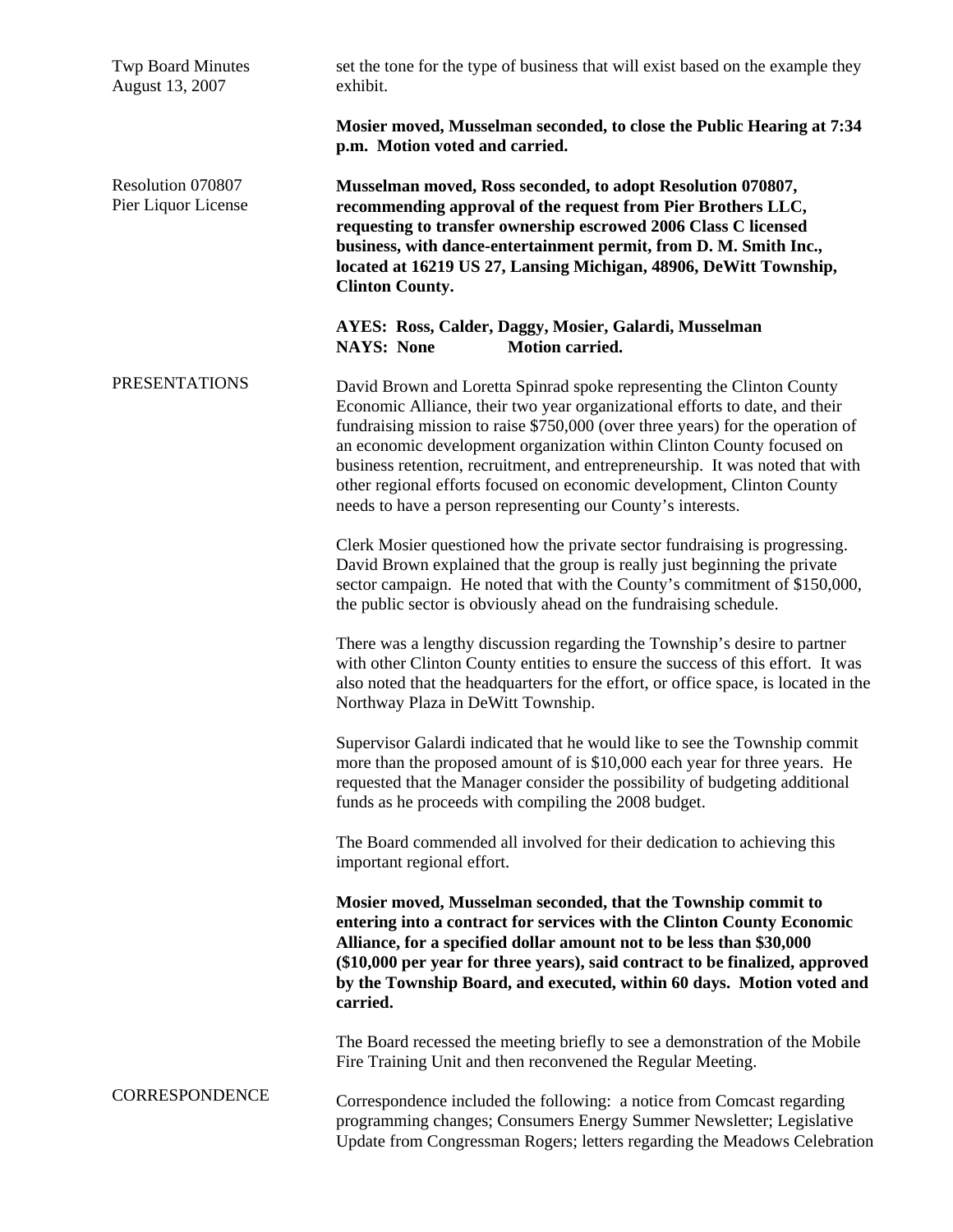Twp Board Minutes August 13, 2007 Pg3

REPORTS & **COMMENTS**  from County Commissioner Heideman and Lora Mae Higbee; July Activity Report; DeWitt Township Fire Department Burning Issues Newsletter; an invitation to a Press event announcing a joint effort with Granger and the Board of Water & Light; and July statistics from the Clinton County Sheriff;

Supervisor Galardi reported we will be talking with the City of Lansing regarding areas surrounding the airport, since we now have homeland security issues that have the ability to affect the region. He noted that we will be involved in these conversations since they involve portions of DeWitt Township and DeWitt Road.

Clerk Mosier reported that she attended the most recent MTA Legislative Conference with the following topics directly of interest to our Township: 1)this year marks the initial efforts to prepare for the 2010 census, that being handled by our Building Office, and the accuracy of our work will directly affect future Township revenues for a minimum of ten years; 2)HB 4780 was the topic of the conference, and legislators were honestly stating that in these hard times in Michigan, everything is on the table for cuts, however, it is certain now that HB 4780 is not the solution and it appears now that the Governor is the only vocal support for the bills; 3)technology is the way of the future, with the voters in the next five to ten years doing business and being informed in a way different than voters do today, and those voters expect virtual Township meetings since they are comfortable living with a computer in their hand.

Supervisor Galardi stated that this has become a serious battle for property, money, and control, and the time to look at protecting our borders and investigate becoming a City is here.

Trustee Musselman reminded the Board that the DeWitt Ox Road is this weekend. He also pointed out that on August 22 the Old 27 Motor Tour will be in DeWitt.

Manager Taylor reported the following: in Team Professionals v DeWitt Charter Township the judge awarded the summary disposition motion by Team Professionals; the sewer line in Herbison Road, next to the Township Hall, experienced a failure, investigation has determined that the pipe in Herbison Road has deteriorated and should be replaced, and he is working with Bath Township to determine possible cost sharing of a project that may cost as much at \$800,000; the timeline for DeWitt Road relocation will begin this year with surfacing next year, part in cement and part in asphalt; the sled hill modifications soon will be accomplished with a significant part of the work being done by Granger; MMRMA has been investigating the water line break that caused major damage to our building earlier this year, and they have indicated that they may file suit against parties they believe to be responsible for the incident; the Assessing Office has completed an evaluation of the Mobile Home Parks to make sure their inventories are accurate; Chief Building Official St. Pierre has been assisting Lansing Township during their transition phase; our Police Department recently assisted in recovering a child through the Amber Alert program; Davis Construction inquired about building a Family Dollar on Grand River, but the City of Lansing has indicated that they are not in a position to provide sewer to the site.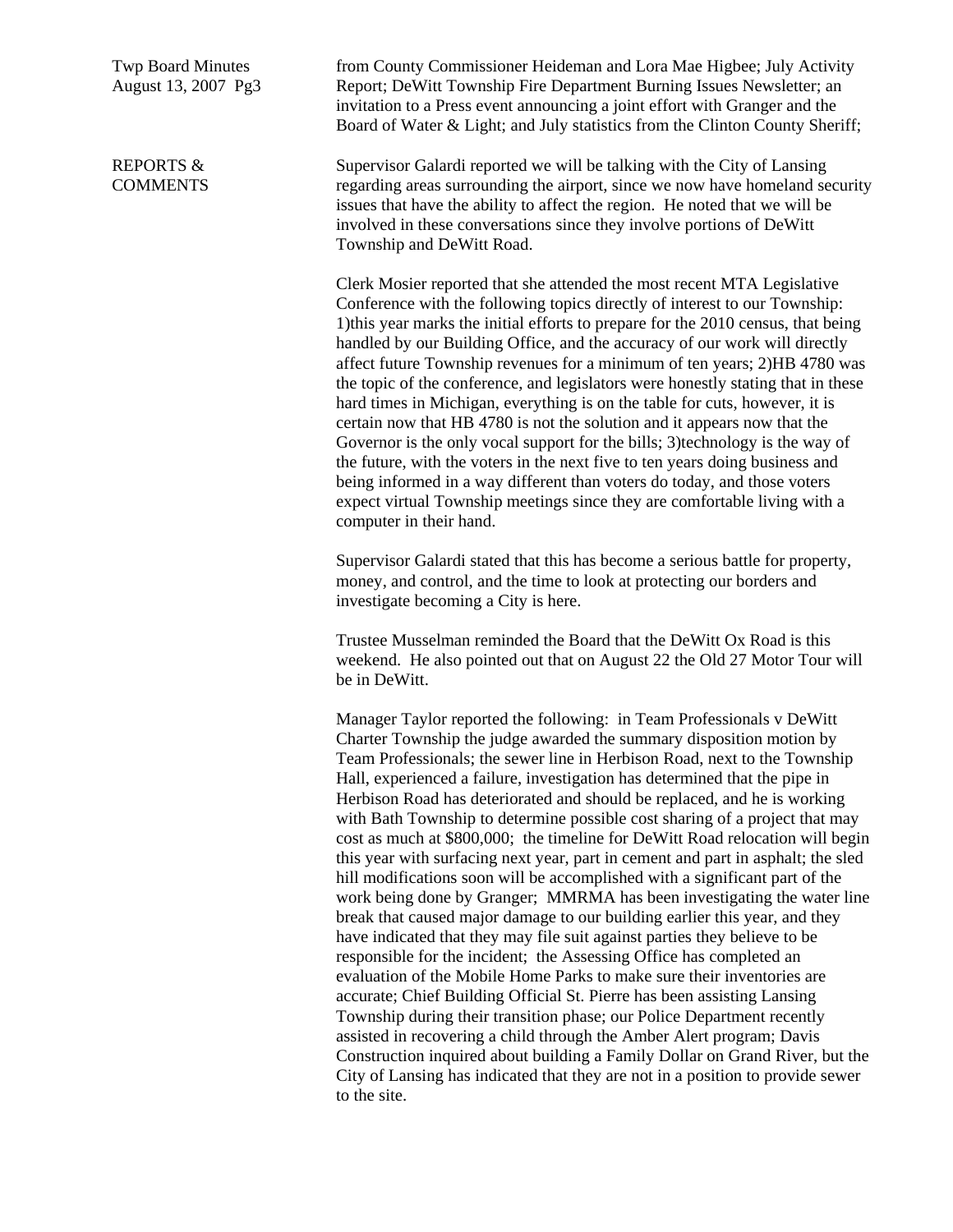| <b>Twp Board Minutes</b><br>August 13, 2007 Pg 4                  | Supervisor Galardi stated that he will be preparing a letter to the residents of<br>Willow Creek Farms and he would like to have the entire Board review the<br>letter and sign it.                                                                                                                                                                                                                                                                                                                                                                                                                                                                                                                                                                                                                                                                                                                                                                                                                       |
|-------------------------------------------------------------------|-----------------------------------------------------------------------------------------------------------------------------------------------------------------------------------------------------------------------------------------------------------------------------------------------------------------------------------------------------------------------------------------------------------------------------------------------------------------------------------------------------------------------------------------------------------------------------------------------------------------------------------------------------------------------------------------------------------------------------------------------------------------------------------------------------------------------------------------------------------------------------------------------------------------------------------------------------------------------------------------------------------|
| <b>COMMITTEE &amp;</b><br><b>COMMSSION</b>                        | None.                                                                                                                                                                                                                                                                                                                                                                                                                                                                                                                                                                                                                                                                                                                                                                                                                                                                                                                                                                                                     |
| <b>REPORTS</b><br><b>APPROVAL OF</b><br><b>VOUCHERS</b>           | Musselman moved, Calder seconded, to approve General Operating<br>Fund Vouchers 52286 - 52394, and Tax Fund Vouchers 6704 - 6718.<br>Motion voted and carried.                                                                                                                                                                                                                                                                                                                                                                                                                                                                                                                                                                                                                                                                                                                                                                                                                                            |
| <b>UNFINISHED BUS</b><br>Ord 258, Funds/<br><b>Second Reading</b> | Mosier moved, Ross seconded, to approve Ordinance 258, creating new<br>reserve funds, on Second Reading.                                                                                                                                                                                                                                                                                                                                                                                                                                                                                                                                                                                                                                                                                                                                                                                                                                                                                                  |
|                                                                   | AYES: Mosier, Daggy, Calder, Ross, Musselman, Galardi<br><b>Motion carried.</b><br><b>NAYS: None</b>                                                                                                                                                                                                                                                                                                                                                                                                                                                                                                                                                                                                                                                                                                                                                                                                                                                                                                      |
| <b>NEW BUSINESS</b><br><b>DNR Mutual Aid</b><br>Agmt              | Calder moved, Musselman seconded, to renew the Cooperative Mutual<br>Aid Fire Control Agreement with the Michigan Department of Natural<br>Resources - Forest, Mineral and Fire Management and authorize the<br>Clerk to execute the same. Motion voted and carried.                                                                                                                                                                                                                                                                                                                                                                                                                                                                                                                                                                                                                                                                                                                                      |
| SUP07-990005<br>E.T. MacKenzie                                    | Mosier moved, Daggy seconded, to approve, as recommended by the<br>Planning Commission and requested by the applicant, SUP 07-990005<br>from the E.T. MacKenzie Company, as amended, to prohibit the use of<br>the site on Martin Luther King, Jr. Day, Good Friday, and Veterans Day,<br>based on the plans last revised on May 22, 2007, on the following basis:<br>1) the use has been designed and operated in accordance with the<br>requirements of Section 7.13.7 of the Zoning Ordinance 2)upon<br>compliance with the conditions listed in the Special Use Permit, the use is<br>designated and operates so that it does not change the essential character<br>of the area 3) the conditions included in the permit assure that the use<br>will not be hazardous to existing or future uses in the general vicinity<br>4) the permit includes reasonable conditions to assure that the potential<br>impacts of the use, including noise and traffic, are mitigated. Motion<br>voted and carried. |
| Set Annual<br><b>Streetlighting Public</b><br>Hearing             | Calder moved, Musselman seconded, to set a public hearing to hear<br>comments relative to the annual assessment of streetlighting costs for<br>Monday, September 10, 2007, at 7:00 p.m, at 1401 W. Herbison Road,<br>DeWitt, MI and authorize the Township Clerk to take care of the<br>appropriate public notices and mailings. Motion voted and carried.                                                                                                                                                                                                                                                                                                                                                                                                                                                                                                                                                                                                                                                |
| <b>COMMENTS</b>                                                   | Planning Director Gray noted that there has been a proliferation of temporary<br>signs and his office is attempting to handle this situation. He also noted that<br>he is working with Granger on their expansion of the electric facility.                                                                                                                                                                                                                                                                                                                                                                                                                                                                                                                                                                                                                                                                                                                                                               |
|                                                                   | Manager Taylor reminded the Board of the press event at Granger on August<br>$27^{th}$ .                                                                                                                                                                                                                                                                                                                                                                                                                                                                                                                                                                                                                                                                                                                                                                                                                                                                                                                  |
|                                                                   | Supervisor Galardi noted that the Manager's contract requires a six month<br>review. He explained that he will begin this process and report to the Board.                                                                                                                                                                                                                                                                                                                                                                                                                                                                                                                                                                                                                                                                                                                                                                                                                                                |